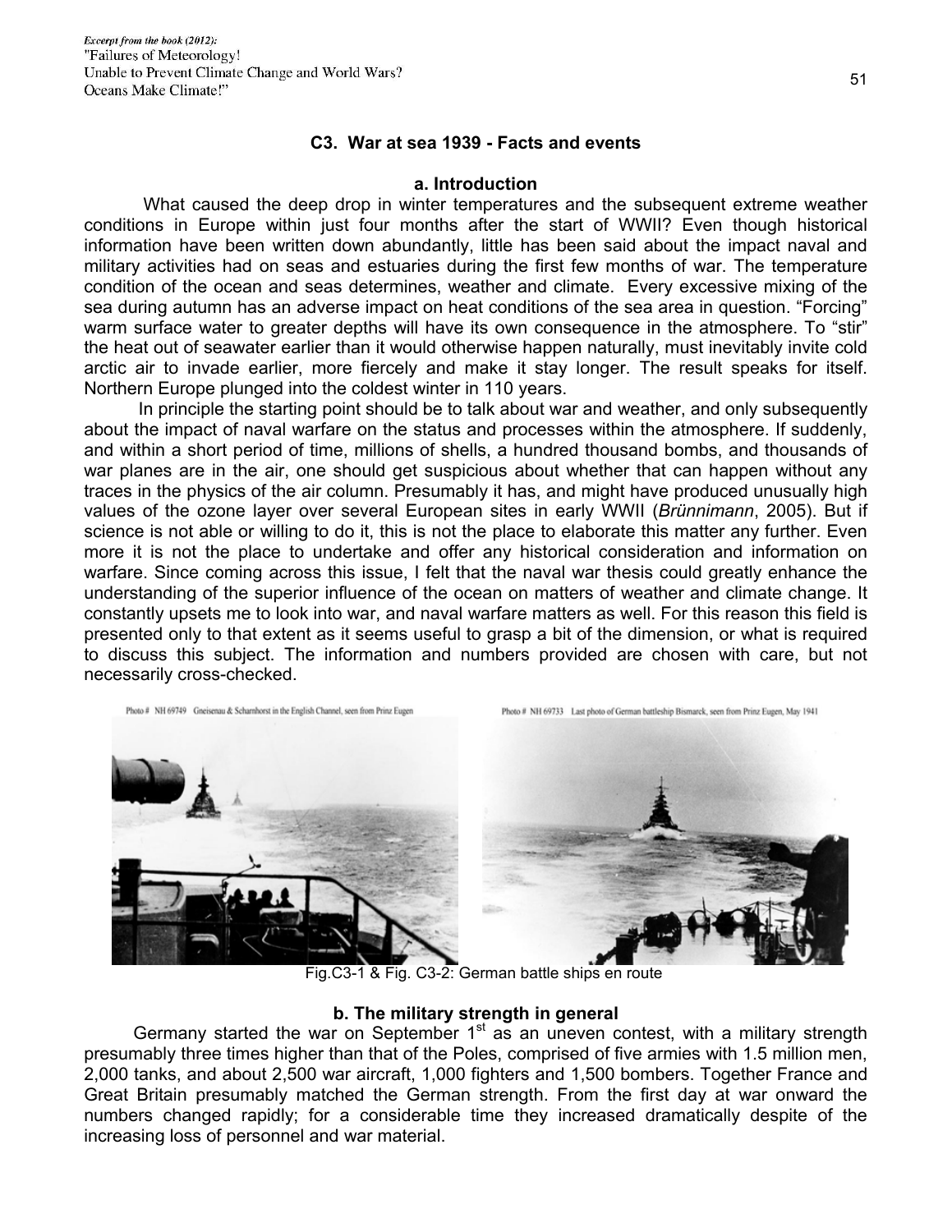Poland suffered profoundly. The Poles prayed for rain to hamper the advance of the motorized invader. In vain, as excessive amounts of rain fell west of Poland, for example, in Berlin-Dahlem (197%); in Frankfurt/Oder (197%); and in Breslau (204%). The Germans needed only three weeks to reach Warsaw. On September 25, 1939, 240 German planes bombed Warsaw, dropping 560 tons of bombs, including the first 1,000 kg bomb. Meanwhile 1,000 batteries shelled the city. 30 transport aircraft dropped 70 tons of fire-bombs. Warsaw burned for many days. Poland surrendered. There was nothing but dust and ashes around from burning cities eastward for a couple of days or weeks. Did this dust circle around the Northern Hemisphere was to arrive at the Western Front after a few weeks time, and thus contribute to excessive rain in Western Europe during October and November 1939. As science has not considered this aspect, the next section will elaborate more on this matter.

 From the onset of the war the big battle line was along the river Rhine, with up to two million soldiers on each side before the end of the year 1939, keeping busy with fortification, training, and military skirmishes. That included aerial surveillance, bombing, shelling duels, tank thrusts. Within

the first few weeks the First British deployment of 158,000 men had been transported to France, together with 25,000 vehicles. The number more than doubled over the next few months. However the all out war was postponed until the German army began the blitzkrieg on May 10, 1940.

# **c. Total naval war, and weather in opposition**

 **Overview**: Naval warfare activities waste no time. Except for a few restrictions according to international law, and only for a short period of time, the navies became active in all northern European waters from day zero on. In these sea areas surface water and the water column below were most severely affected by 'turning the sea upside down' at many places thousands of times every day from the start of the Second World War on September 1<sup>st</sup>, 1939.

|                                                                                                                                                                                                                        |                 | Naval Strength by September 1939 assessed by NAVAL-HISTORY.NET    |                      |  |  |  |  |
|------------------------------------------------------------------------------------------------------------------------------------------------------------------------------------------------------------------------|-----------------|-------------------------------------------------------------------|----------------------|--|--|--|--|
|                                                                                                                                                                                                                        |                 | SEPTEMBER 1939                                                    |                      |  |  |  |  |
| In 1939 :  the heart of the Royal Navy was its centuries old traditions and 200,000 officers and men                                                                                                                   |                 |                                                                   |                      |  |  |  |  |
| including the Royal Marines and Reserves. At the very top as professional head was the First Sea Lord,<br>Admiral of the Fleet Sir Dudley Pound.                                                                       |                 |                                                                   |                      |  |  |  |  |
|                                                                                                                                                                                                                        |                 | Royal Navy Warship Strength                                       |                      |  |  |  |  |
| The Royal Navy, still the largest in the world in September 1939, included:                                                                                                                                            |                 |                                                                   |                      |  |  |  |  |
| 15 Battleships & battlecruisers, of which only two were post-World War 1. Five 'King George V' class                                                                                                                   |                 |                                                                   |                      |  |  |  |  |
| battleships were building.                                                                                                                                                                                             |                 |                                                                   |                      |  |  |  |  |
| 7 Aircraft carriers. One was new and five of the planned six fleet carriers were under construction. There                                                                                                             |                 |                                                                   |                      |  |  |  |  |
| were no escort carriers.<br>66 Cruisers, mainly post-World War 1 with some older ships converted for AA duties. Including cruiser-                                                                                     |                 |                                                                   |                      |  |  |  |  |
| minelayers, 23 new ones had been laid down.                                                                                                                                                                            |                 |                                                                   |                      |  |  |  |  |
| 184 Destroyers of all types. Over half were modern, with 15 of the old 'V' and 'W' classes modified as                                                                                                                 |                 |                                                                   |                      |  |  |  |  |
| escorts. Under construction or on order were 32 fleet destroyers and 20 escort types of the 'Hunt' class.                                                                                                              |                 |                                                                   |                      |  |  |  |  |
| 60 Submarines, mainly modern with nine building.                                                                                                                                                                       |                 |                                                                   |                      |  |  |  |  |
| 45 escort and patrol vessels with nine building, and the first 56 'Flower' class corvettes on order to add to the<br>converted 'V' and 'W's' and 'Hunts'. However, there were few fast, long-endurance convoy escorts. |                 |                                                                   |                      |  |  |  |  |
|                                                                                                                                                                                                                        |                 |                                                                   |                      |  |  |  |  |
|                                                                                                                                                                                                                        |                 |                                                                   |                      |  |  |  |  |
|                                                                                                                                                                                                                        |                 |                                                                   |                      |  |  |  |  |
|                                                                                                                                                                                                                        |                 | Belligerent Warship Strengths in European Waters & Atlantic Ocean |                      |  |  |  |  |
| Warship                                                                                                                                                                                                                | Royal Navy      | French Navv                                                       | German Navy          |  |  |  |  |
| type                                                                                                                                                                                                                   | Home waters (a) | Atlantic and Channel                                              | European waters      |  |  |  |  |
|                                                                                                                                                                                                                        | & Atlantic (b)  |                                                                   | + (Atlantic Station) |  |  |  |  |
| Battleships                                                                                                                                                                                                            | 9               | 2                                                                 | $3 + (2)$            |  |  |  |  |
| Carriers                                                                                                                                                                                                               | 4               | 1                                                                 |                      |  |  |  |  |
| Cruisers                                                                                                                                                                                                               | 35              | 3                                                                 | 7                    |  |  |  |  |
| Destrovers                                                                                                                                                                                                             | 95              | 20                                                                | 22                   |  |  |  |  |
| Submarines                                                                                                                                                                                                             | 25              |                                                                   | $41 + 16$            |  |  |  |  |
| <b>Totals</b>                                                                                                                                                                                                          | 168             | 26                                                                | $73 + 18$            |  |  |  |  |
|                                                                                                                                                                                                                        | plus escorts    |                                                                   | plus torpedo boats   |  |  |  |  |

C3-3

The navies immediately available to the war parties in September comprised a force to reckon with. The number of main naval ships belonging to Germany, Great Britain, France, Italy and the Soviet Union counted more than 1,000 vessels (including submarines, torpedo boats) with a total tonnage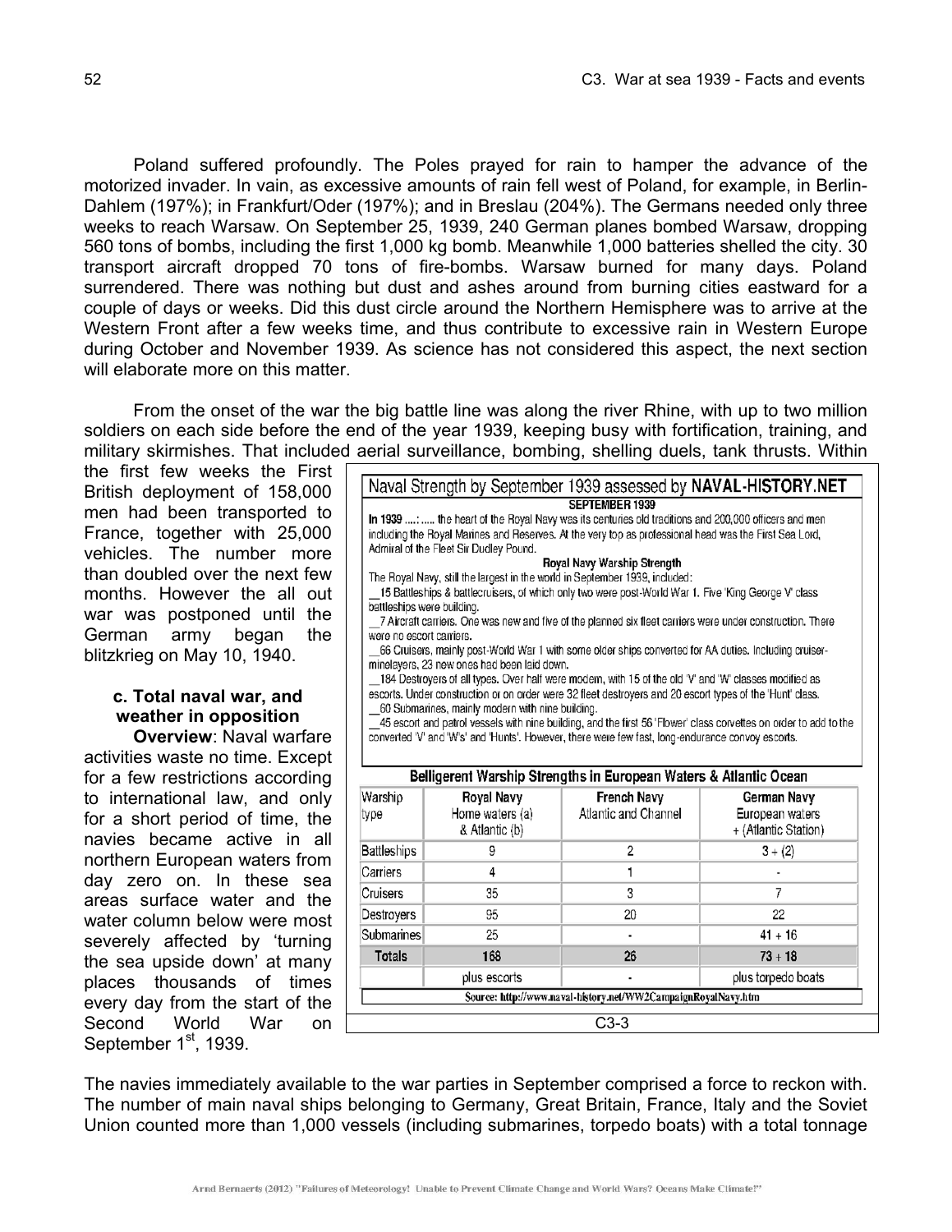of 2.8 million. In addition there were about 400 smaller naval vessels (e.g. mine-sweepers) with a total tonnage of 350,000 as mentioned below:

- Great Britain: 250 large naval vessels, (183 destroyers and bigger vessels) and approximately 57 submarines;
- Germany: 30 large naval vessels (21 destroyers and bigger vessels), and 12 torpedo boats and 57 U-boats.

 As the figures vary considerably from source to source, here in Figure C3-3, there is also the assessment by NAVAL-HISTORY.NET.

 For Great Britain the war was "win or loose" with the ensured supplies by sea. The size and effectiveness of transport means by sea was important for every nation, and naval warfare was very much about to guarantee the safety of the own or friendly ships, and to capture or destroy those of the enemy. The account over the first few months was as follows:

Tonnage of British ships available in 1939: ca. 18 million tons, ca. 7,000 vessels, about 27% of the world tonnage. The German merchant fleet was a quarter in size with 4.5 million tons. The world fleet in 1939 was comprised of 30,000 ships with about 70 million tons.

Summary of British, Allied and neutral ships lost (in tonnes) in UK waters<sup>1</sup>:

| September 1939: | October 1939:                                 | November 1939:       | December 1939:       |
|-----------------|-----------------------------------------------|----------------------|----------------------|
|                 | 33 ships (85,000 tons) 24 ships (63,000 tons) | 43 ships (156.000 t) | 66 ships (152,000 t) |

Over the same period of time the British navy lost: One battleship; three destroyers; one aircraft carrier; one armed merchant cruiser; ca. 10 trawlers; two U-boats; and others.

 The German merchant fleet was quickly swept off the ocean. It is said that 325 ships (750,000 tons) could reach neutral ports; however 150 ships returned back to Germany. About 65 ships were registered as a loss, including being taken as prize, or scuttled<sup>2</sup>, until December 31, 1939.

In addition to ransacking the upper sea layers downwards to a dozen meters by cruising vessels, naval warfare had much more at its disposal to make the sea sweating out the heat it had stored during the previous summer, due to

 $\overline{a}$ 



Fig. C3-4; Aircraft carrier *HMS Courageous*, (22,500 tons), hit by two torpedoes of U-29 on Sept. 17 1939 south-west of Ireland. Sinking lasted 17 Minutes. 518 dead and 741 survivors

shelling, bombing, depth charging, mining, and mine sweeping. These are forces that can penetrate the sea, and mix sea layers, at depths even the wind does not reach.

**Shelling:** No one knows, or has accounted for what the sea had to take in the form of hits from shelling, ship/ship, or coastal battery/ship, ship/war plane. The numbers go into many hundreds of millions over a period of a few months. No one has any idea about what this bullet, grenade, or

<sup>1</sup> Source: www.navalhistory.net/WW2CampaignsWFront1939.htm

<sup>&</sup>lt;sup>2</sup> Source: http://www.wlb-stuttgart.de/seekrieg/verluste/ausl%2Bdtsch-3912.htm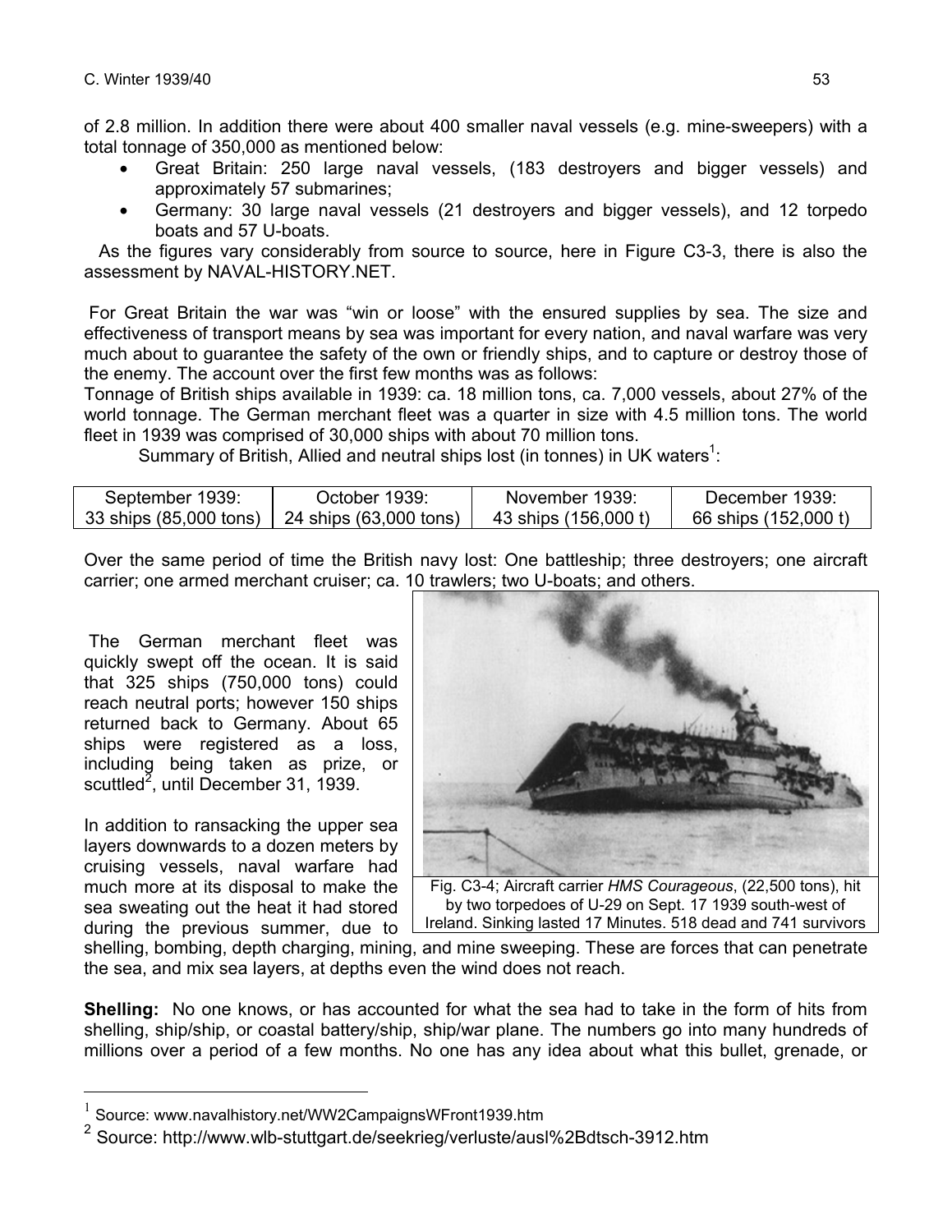shell does to the physics of the sea body as it hits and sinks to the bottom of the sea. For example, WWII battleships could fire 300 kg shells over a distance of 12 km (13,000 yards), and in one salvo every 40 seconds about 7,000 kg. This was a lot of stuff for the sea to take. The calibre in service to protect against airplane attacks was much smaller, but the shots may have gone into the thousands during each assault. A small anti-aircraft gun of 2 cm could fire about 200 shots per minute.

 **Bombing:** Neither the German nor the British Navy had a fully operational aerial arm at the beginning of the war. The German Navy never got one. British Royal Air Force Coastal Command became operational sometime in 1940. However, airplanes for bombing and mining missions were frequently in operation, the British planes in the Helgoland Bight and the German on England's East coast.

Bomber planes usually could carry up to two tons of ammunition, which means that on each mission they carried with them bombs in denominations of: either twenty units of 50 kg each, or eight units of 250 kg each, or four units of 500 kg each<sup>3</sup>. During the first two months of war, German pilots were ordered to attack only warships, but the order was soon extended to include merchant ships as well. The 'Löwengeschwader' of the Luftwaffe soon claimed to have attacked more than 200 war and merchant ships, sinking 46 of them with a tonnage of 70,000 and severely damaging 76 ships with a tonnage of 300,000 (*Schmidt*, 1991). The truth of this claim cannot be confirmed or refuted here. But as the British Admiralty admitted in December 1939, German planes had attacked 35 of its vessels within a period of three days, sinking 7 ships. (NYT, December 21, 1939)



 $\overline{a}$ 

**Depth Charging**: Depth charging submarines during WWII actually meant the hunting down of German U-boats, either by airplanes, surface vessels or specially laid mine barrages. When the war started, Germany had only 57 boats ready for service, of which only 23 were equipped to operate in the Atlantic. In England it was reported that 15 to 18 German submarines could have been out at sea on September 1<sup>st</sup>. (NYT, September 4, 1939). Although the number was small in the beginning, and never more than a dozen boats were in the Atlantic or on missions elsewhere at any time during the first few months, the Royal Navy did not fear anything more than the U-boats. Even with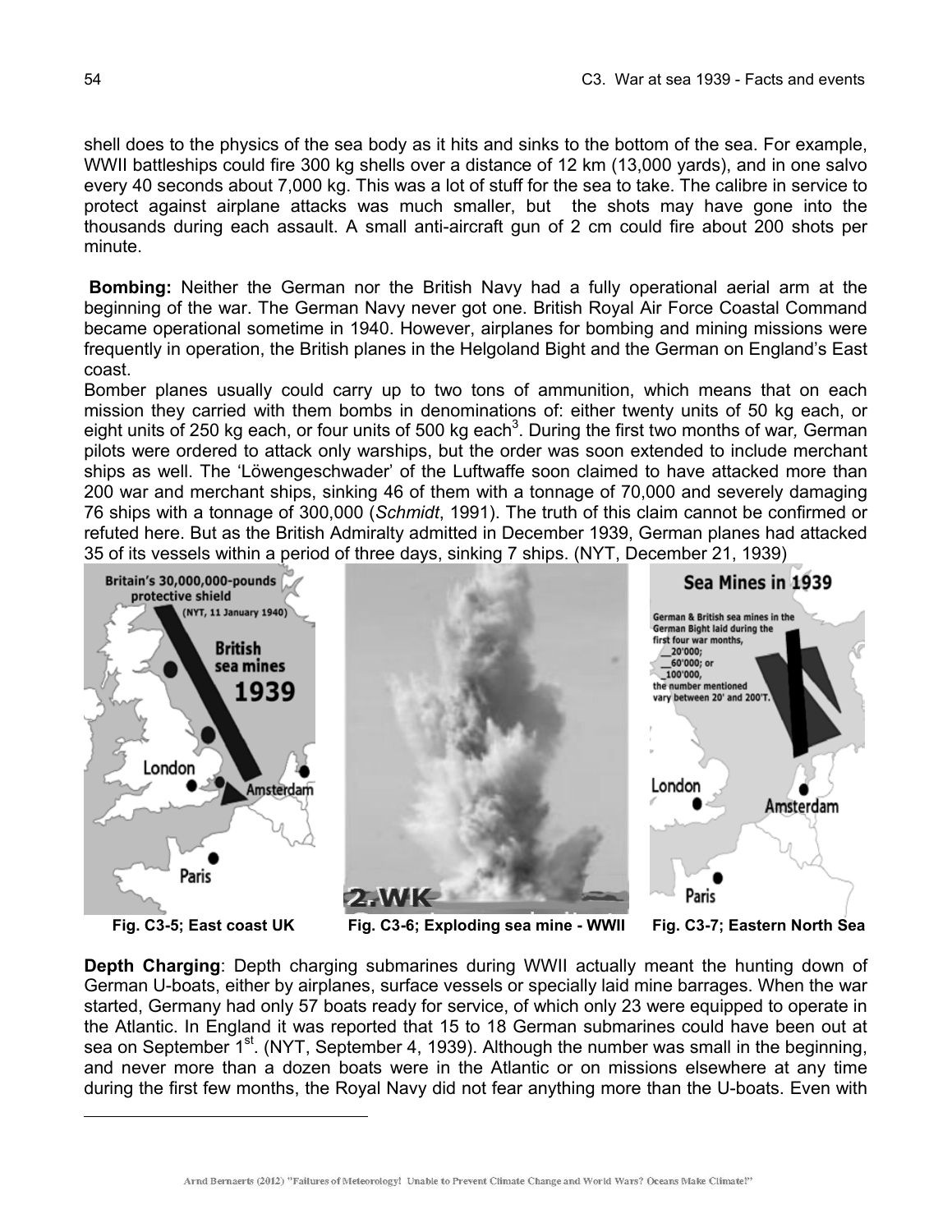a modest success of sinking more than 100 ships with a tonnage of 100,000, the Allies felt the threat by U-boats seriously and employed all means available at their command to fight this enemy, whether real or imaginary. Consequently thousands of *depth* charges may have been deployed day after day*.* 

About the so-called 'diamond pattern' the New York Times reported in September 1939 on a procedure for U-boat hunting as follows:

 *"In the diamond-pattern attack, the destroyer goes at full speed for the spot where the submarine, slow and clumsy under water, is thought to be. One depth bomb is let go just before the spot is reached. A few seconds' later two more are lobbed out by a Y-gun so that they land out on either side of the destroyer's wake. The forth point of the diamond is another depth bomb dropped over the stern some distance ahead of where the Y-gun fired. In this way a large area of the sea is covered by the diamond pattern. The effect is further increased by the fact that the bombs are timed to go off at different levels, so that the area is covered not only horizontally but vertically as well. The bursting area of a modern depth bomb is considerable".* (NYT, September 16, 1939).

Within months the system was perfected, and the number of charges per attack increased.

 **Mining:** During the first four months of war the number of mines laid was possibly in the range of 75,000 to 150,000 or more. The Germans plastered the Helgoland Bight with 40 to 80,000 mines before the end of 1939, and the British Admiralty intended laying a 500-mile minefield of unprecedented size, in a "gigantic effort to check the German submarine campaign". (NYT, Dec. 31, 1939) A few days later it was reported: "British naval vessels are sowing some of the last mines

needed to complete Great Britain's 30,000,000 pounds protective shield for east-coast shipping. The minefield extending from Kinnairds Head, Scotland, almost to the mouth of the Thames, is the most extensive field ever laid." (NYT, Jan. 11, 1940) If one assumes that the weight of those mines varied between 300 and 1,200 pounds, alone the number of mines laid in autumn along the east coast would be between 25,000 and 100,000 mines. Thousands of mines were also simultaneously laid in the Baltic, and not only from the German Navy, but also by Russia and Finland in the eastern Baltic, and in the Gulf of Finland. Also the Danish Government announced plans to plant mines in its waters. (NYT, Sept 5, 1939)

 **Mine Sweeping:** Minesweeping in WWII was a



**Fig. C3-8**

huge penetration into the marine environment, and on such a scale, that it might have reached the level of all other naval warfare activities together. It soon became a pressing issue for major countries at war. Sweeping mines proved to be a tremendous around the clock operation, ships travelling millions and millions of miles at sea for detecting and destroying the 'weapon in waiting'. Particularly Britain needed an effective force for minesweeping operations. The naval minesweeping branch requisitioned some 800 trawlers, drifters, whalers and fishing vessels. In December 1939 it was indicated that more than 100,000 men would be engaged in sweeping the German mines in British sea-lanes. (NYT, Dec 10, 1939) By the end of the year the sweeping force consisted of a searching force with 150 trawlers and 100 drifters, and a clearing force with 16 fleet sweepers and 32 paddle sweepers. (*Slader*, 1995) The Germans had presumably a corresponding force before the end of 1939.